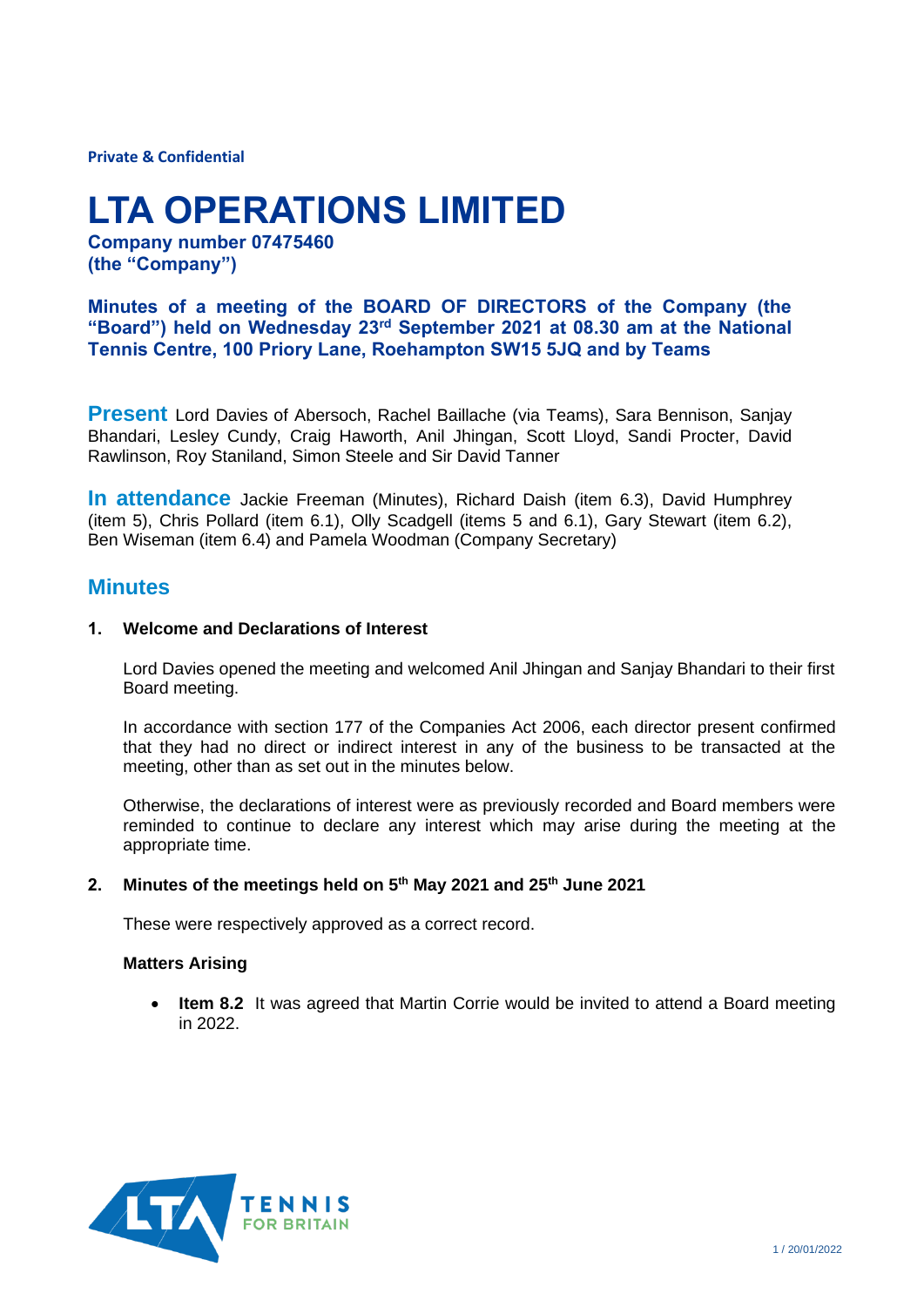## **3. CEO Executive Summary**

The summary provided in the Board pack was taken as read and Scott Lloyd highlighted the following:

**Visibility**: The LTA is increasing use of its own and new broadcast channels to improve visibility and will bring the Broadcast strategy to the Board in due course.

**Accessibility**: The LTA Youth secondary schools programme would be launched at the end of September. It was also noted that Emma Raducanu is an ambassador for the LTA Youth programme.

**Domestic Calendar:** Scott Lloyd said that the announcement of the doubling of the number of international tournaments had been well received and work was now taking place to ensure the swings work for the players.

**Performance**: Plans have been developed to offer a 10U Performance programme to 68 centres in line with the planned extension to and renaming of the Local Player Development centre network.

Scott Lloyd highlighted that there are a number of players who are at or close to their career high rankings and are starting to challenge the trajectory they are on and beginning to move up against their peer groups.

**Leadership**: Scott Lloyd drew Board's attention to the Inclusion update in the Board pack.

**Sport England:** The LTA's funding application has been submitted and Scott Lloyd offered to circulate it to those Board members who might be interested.

#### **3.1 Business Dashboard**

A copy of the latest dashboard was included in the Board pack. Scott Lloyd pointed out that the participation figures are 12-month trailing figures and a review will be undertaken at the end of the year to fully understand the trends as far as possible.

Lesley Cundy asked whether it would be possible to have a breakdown of the number of children playing by boys and girls.

Sandi Procter felt counties could do with help with the kind of social media content they could use at a local level and Scott Lloyd said that he would arrange to feed back the thinking that has been done to look at this specific topic.

#### **4. Finance Update**

Simon Steele's report was included in the pack.

#### **4.1 Management Accounts**

These were noted.

## **4.2 Loan Facility Approval - The Secretary of State for the Department of Media, Culture and Sport**

The paper and supporting documentation included in the Board pack was noted.

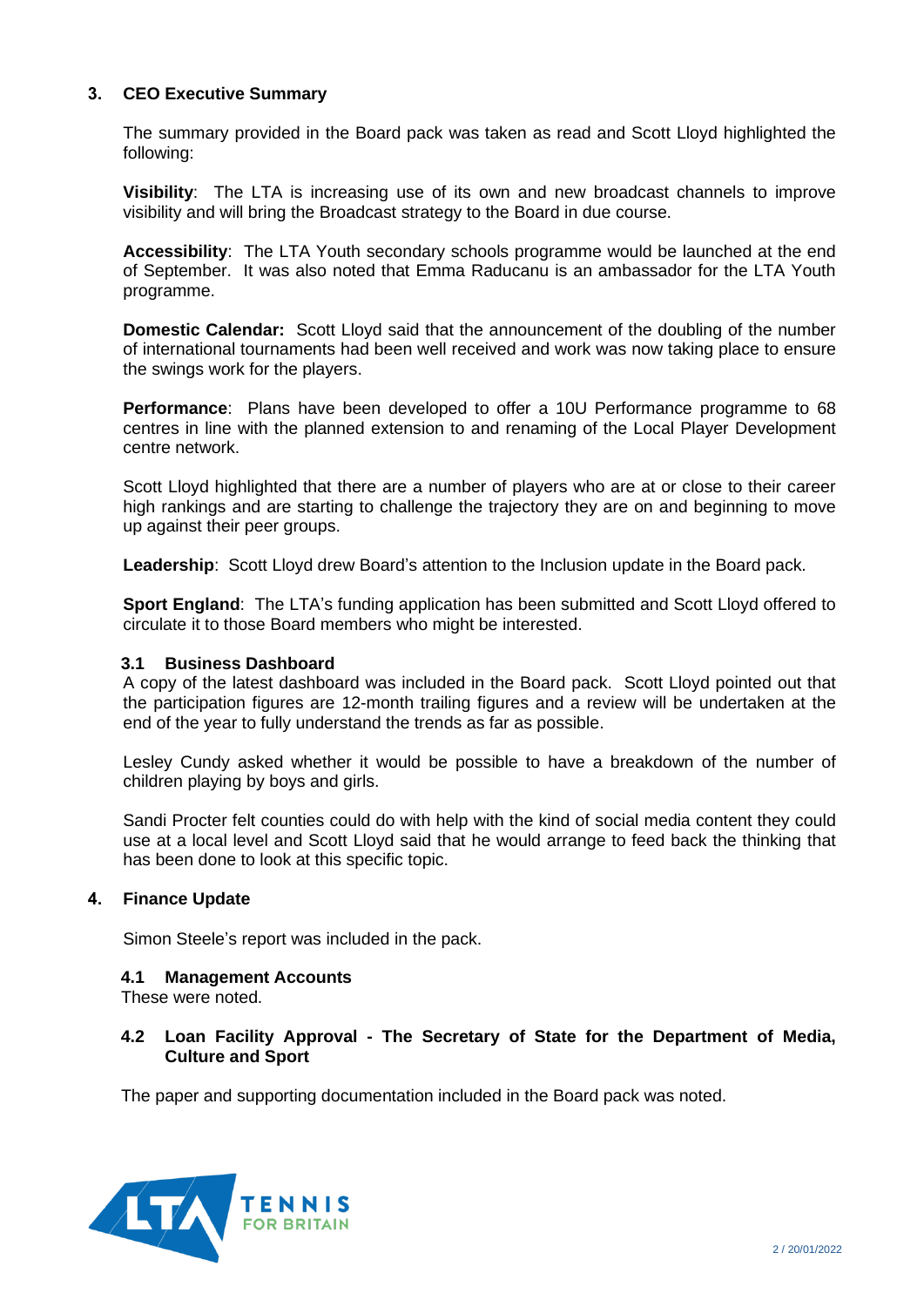## **Loan Facility**

The Chairman noted that the Meeting was to consider, and if thought fit approve and authorise, the establishment of a committee of the Board to finalise and execute certain documents in connection with a loan facility (the **Loan Facility)** of £14,300,000 proposed to be made by The Secretary of State for the Department for Digital, Culture, Media and Sport (the **Lender**) and administered by The English Sports Council (the **Programme Manager**) to the Company.

## **Documents**

It was noted that the principal financing documents were as follows:

- (a) a loan facility agreement proposed to be made between the Lender, the Programme Manager and the Company pursuant to which the Lender will make available the Loan Facility to the Company (the **Loan Facility Agreement**); and
- (b) a guarantee and debenture to be given by the Company and its parent company Lawn Tennis Association Limited in favour of the Programme Manager acting as security trustee for the Lender and the Programme Manager (the **Guarantee and Debenture**),

together the **Documents**.

A document provided by Farrer & Co – legal advisers to the Company in respect of the Loan Facility – summarising the key terms of the Loan Facility was produced to the Meeting (the **Summary Document**).

The Directors discussed the Summary Document and the key terms of the Documents set out therein, including, without limitation:

- (c) the representations, covenants and events of default under the Loan Facility Agreement;
- (d) the term, interest rate, fees and other elements of pricing in the Loan Facility Agreement; and
- (e) the obligations imposed by the Guarantee and Debenture.

The Directors noted that:

- (f) the Company has the power under its memorandum and articles of association to enter into the Loan Facility;
- (g) there are no borrowing, guarantee or security restrictions in the articles of association of the Company;
- (h) the Directors present at the meeting are empowered under Article 5 of the Company's articles of association to delegate any of the powers which are conferred on them under the articles of association to a person or committee; and

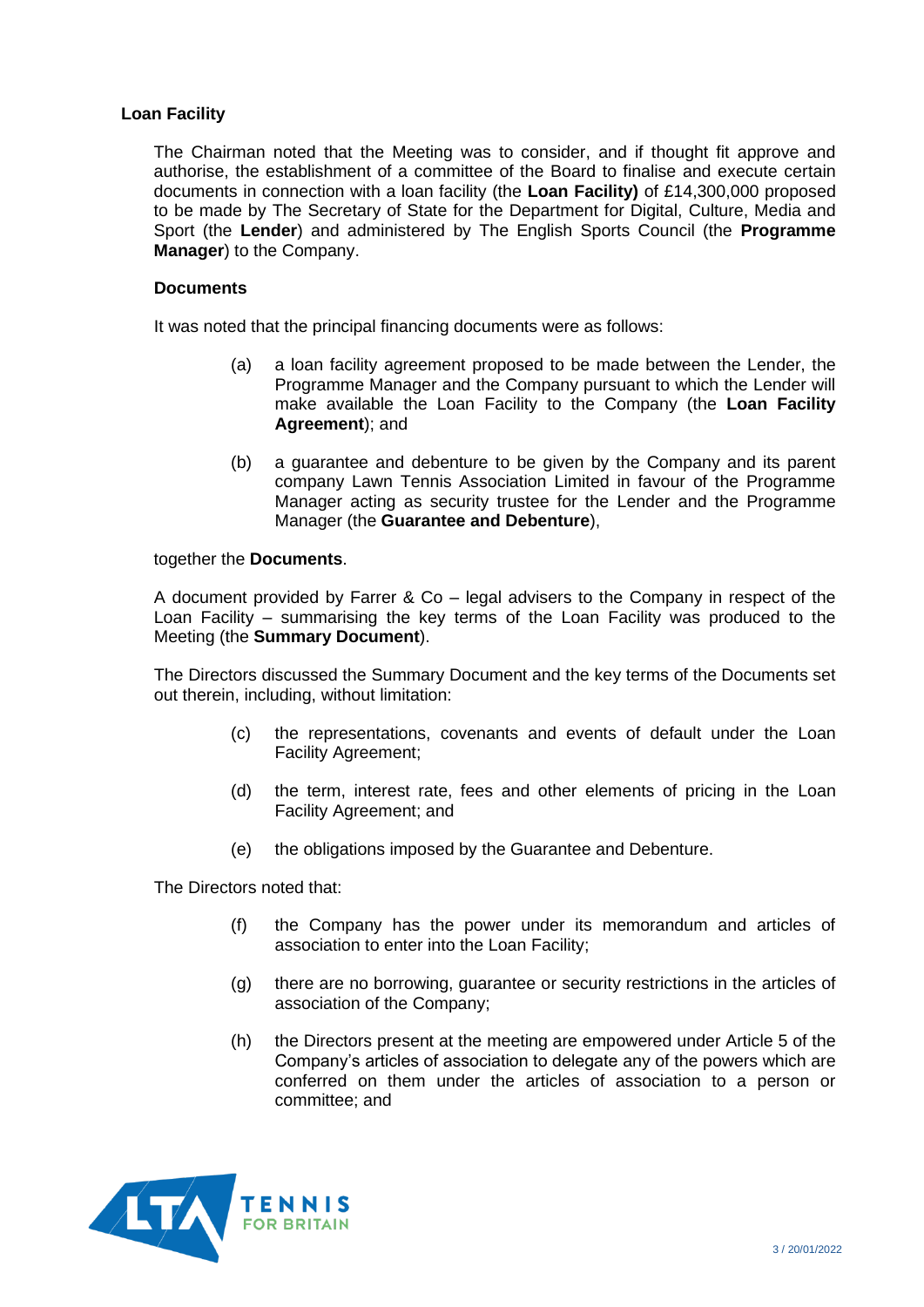(i) the implementation of the Loan Facility would, by providing the Company and wider group with additional liquidity, promote the success of the Company for the benefit of its members as a whole and would be for the purpose of carrying on the Company's business.

## **Resolutions**

After further due and careful consideration, including consideration of the matters referred to in Section 172(1) of the Companies Act 2006, and having concluded that to do so would promote the success of the Company for the benefit of its members as a whole, IT WAS RESOLVED that:

- (j) Scott Lloyd and Simon Steele be appointed to a committee (**Committee**) pursuant to Article 6 of the Company's articles of association to act on behalf of the board of directors in relation to the Loan Facility and all documents and formalities connected with it;
- (k) the quorum of any meeting of the Committee be set at two members; and
- (l) the Committee be delegated all the powers of the board of directors required to enter into all agreements, deeds and documents on behalf of the Company in connection with the Loan Facility (including without limitation the Documents) as the Committee shall consider necessary or desirable in the interests of the Company, subject to any regulations, resolutions or restrictions that may be imposed by the board of directors from time to time.

## **4.3 2022 Budget and Financial Planning**

Simon Steele's paper was included in the Board pack. Simon Steele explained that due to the challenges faced by Covid, the usual five year plan was not produced in 2020 and therefore a 3 year plan (2022-2024) had been developed. It is anticipated that a fuller five year planning exercise will be undertaken aligned to the Board strategy day planned for March 2022. An overview of the work completed to date on the 2022 budget was provided.

After further discussion, the Board approved the direction of travel and it was noted that the final 2022 budget would be presented to the Board in December.

## **5. Safeguarding Report**

[David Humphrey and Olly Scadgell joined the meeting]

The Safeguarding report was taken as read.

The Board congratulated the LTA on receiving the highest possible rating, once again, by the CSPU in its annual safeguarding review.

David Humphrey explained that a decision had been taken to delay the mandatory coach accreditation project to level 2 coaches until next year due to the disruption to coaches caused by the pandemic and the pressure on them to resume coaching programmes post lockdown.

[David Humphrey left the meeting]

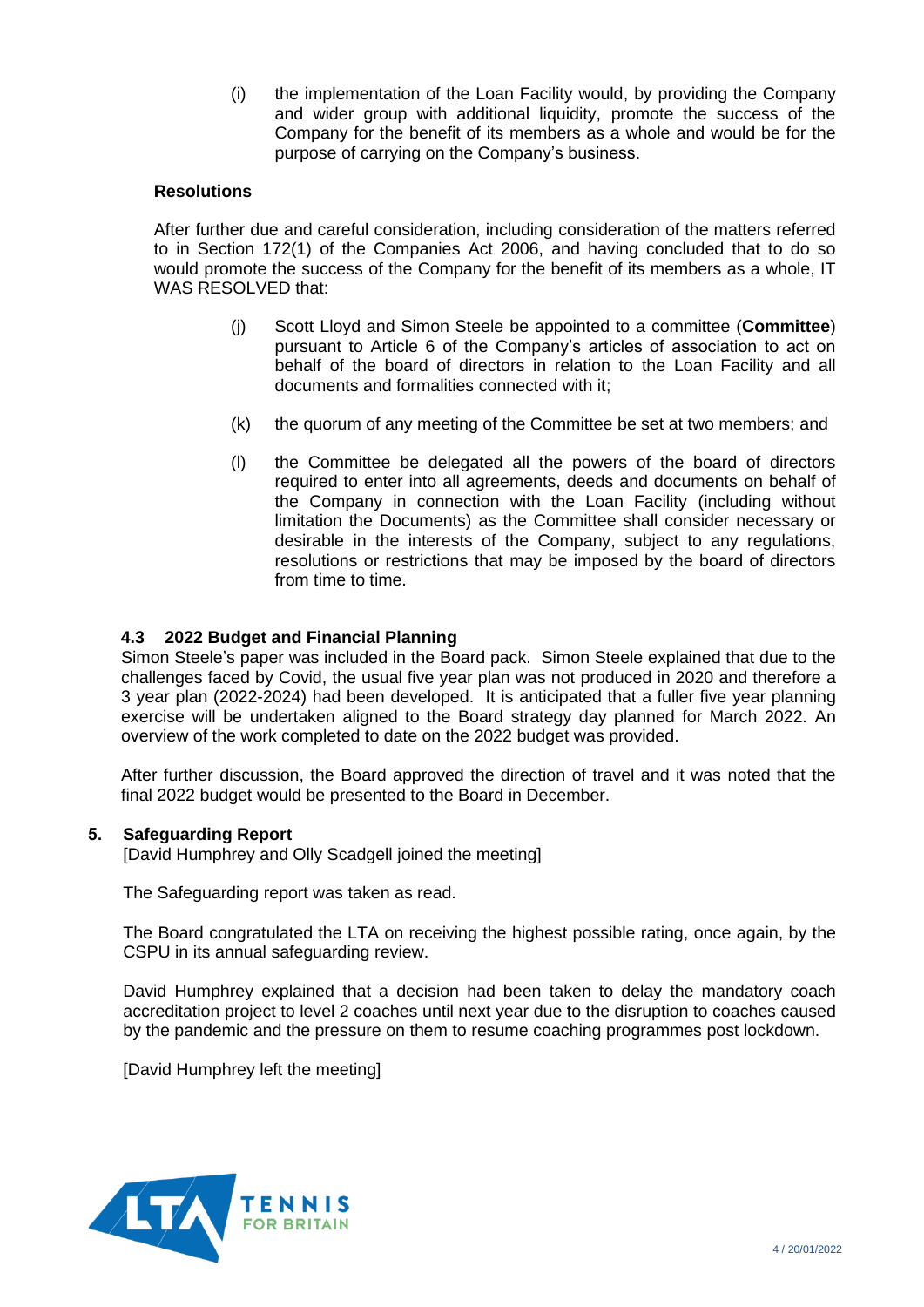## **6. Key Business updates**

## **6.1 British Nationals**

[Chris Pollard joined the meeting]

Olly Scadgell and Chris Pollard briefed the Board on a proposal to stage a men's and women's British Nationals event.

[Chris Pollard left the meeting]

#### **6.2 Parks Strategy**

[Gary Stewart joined the meeting]

Gary Stewart, Head of Operations, gave the Board an update on the Parks Strategy. He explained that in addition to the £8.4m of grant funding being invested into existing park tennis facilities via the LTA Trust, the LTA is seeking a further £22m from Government to enable the parks strategy to be developed at pace.

When asked about the investment into indoor tennis facilities, Scott Lloyd said that, post Covid, the LTA is necessarily focussing, in the short term on improving existing indoor courts to ensure they are not lost to the sport.

[Gary Stewart left the meeting]

## **6.3 Charity merger**

[Richard Daish joined the meeting]

Simon Steele gave an update on the merger of the two charities and the Vision, Mission, Objectives, Strategies and Tactics for the new charity. He noted that the board of The LTA Trust had been expanded by the appointment of the pre-merger trustees of The Tennis Foundation to the board of The LTA Trust. A new Chair will be appointed next year and a list of the Trustees will be circulated post the meeting. Sara Bennison felt it would be useful to have a chart to see where it fits with other tennis charities.

Richard Daish took the Board through the visual identity for the new charity the LTA Tennis Foundation.

#### **6.4 Win Plan**

[Ben Wiseman joined the meeting]

The Board received a presentation of the LTA's planned activities to celebrate the success of Emma Raducanu's win at the US Open.

Ben Wiseman gave an update on the Homecoming event being arranged for the four British US Open winners and the accompanying broadcast event.

[Richard Daish and Ben Wiseman left the meeting]

#### **7. Corporate Governance**

**7.1 Statutory accounts of LTA Operations Limited**